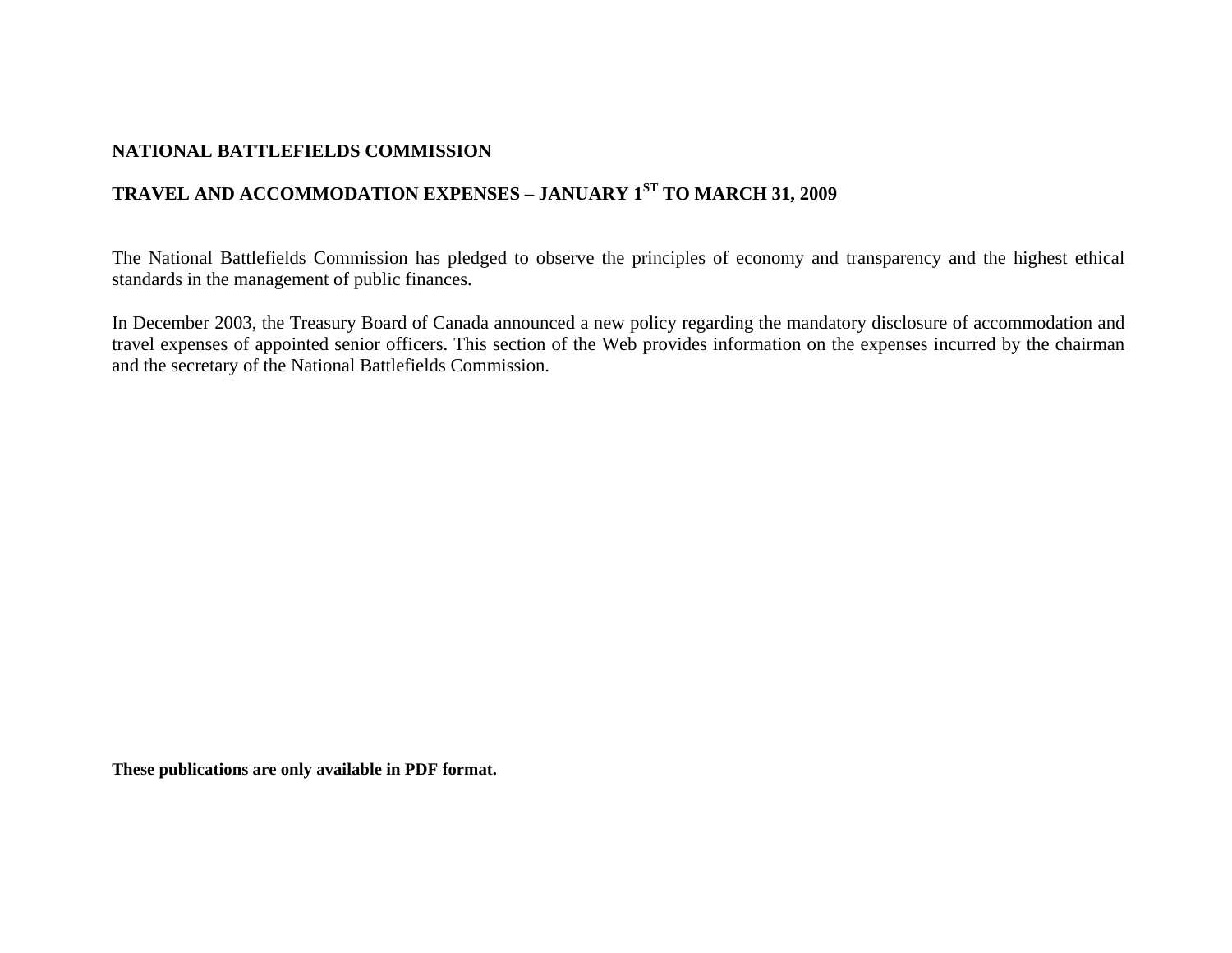#### **National Battlefields Commission Accommodation expenses – January 1 to March 31, 2009**

The chairman and the secretary of the Commission meet with senior officials of government departments and agencies and of the private sectors, and with Commission employees, external consultants and representatives of other organizations.

| <b>Date</b>             | <b>Purpose</b>                                           | <b>Place</b>                         | <b>Amount</b> |
|-------------------------|----------------------------------------------------------|--------------------------------------|---------------|
| <b>Chairman</b>         |                                                          |                                      |               |
| Juneau, André           |                                                          |                                      |               |
| 14 Jan. 09              | Dinner (8 people) Meeting of the board of directors      | Québec (Louis Hébert Restaurant)     | \$379.48      |
| 15 Jan. 09              | Breakfast (2 people) NBC file                            | Québec (Le Cochon Dingue)            | \$16.87       |
| 21 Jan. 09              | Breakfast (2 people) File – Historical pageant           | Québec (Bistango)                    | \$25.45       |
| 29 Jan. 09              | Lunch (2 people) File $-250th$ activities $e$            | Québec (Rascal Restaurant)           | \$58.37       |
| 02 Feb. 09              | Lunch (4 people) NBC file                                | Québec (Louis Hébert Restaurant)     | \$104.71      |
| 09 Feb. 09              | Lunch (5 people) File $-250th$ activities                | Québec (Louis Hébert Restaurant)     | \$169.25      |
| 10 Feb. 09              | Dinner (10 people) Special meeting of the Board $-250th$ | Québec (Louis Hébert Restaurant)     | \$541.21      |
| 23 Feb. 09              | Lunch (3 people) File $-250th$ activities                | Québec (L'Astral Restaurant)         | \$76.31       |
| 11 March 09             | Lunch (4 people) File – Brown Basin                      | Québec (Le Café du Monde)            | \$138.73      |
|                         |                                                          |                                      | \$1 510.38    |
| <b>Secretary</b>        |                                                          |                                      |               |
| <b>Leullier, Michel</b> |                                                          |                                      |               |
| 14 Jan. 09              | Lunch (2 people) File $-250^{\text{th}}$ activities      | Québec (Vieille Maison du Spaghetti) | \$21.72       |
| 06 Feb. 09              | Lunch (3 people) File – $OCG$ – verification             | Québec (Louis Hébert Restaurant)     | \$94.60       |
| 16 Feb. 09              | Lunch (3 people) File $-250th$ activities                | Québec (Resto G.A.R.)                | \$25.12       |
| 02 March 09             | Lunch (3 people) File $-250th$ activities                | Québec (Loews Le Concorde)           | \$66.82       |
| 06 March 09             | Lunch $(2$ people) File – Parking                        | Québec (Tutti Frutti)                | \$24.62       |
| 18 March 09             | Lunch (1 people) File $-$ NBC                            | Québec (Officers' Mess)              | \$45.42       |
|                         |                                                          |                                      | \$278.30      |
|                         |                                                          |                                      |               |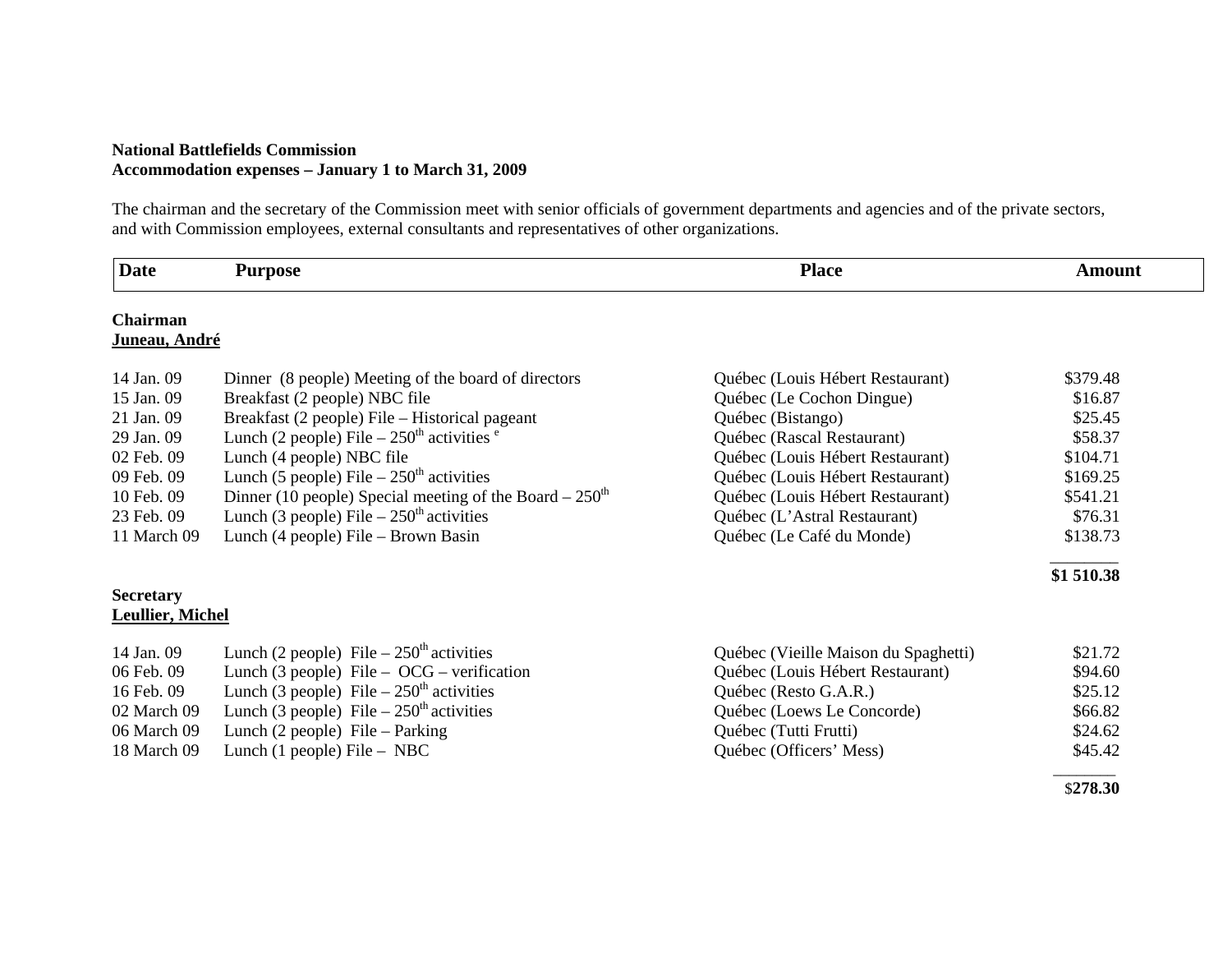#### **National Battlefields Commission Travel and other expenses – January 1 to March 31, 2009**

The chairman and the secretary of the Commission meet with senior officials of government departments and agencies and of the private sectors, and with Commission employees, external consultants and representatives of other organizations.

| <b>Date</b> | Destination | <b>Purpose and details</b> | <b>Plane</b><br>ticket | Car<br>rental | Lodging | <b>Meals</b> | Others* | Amount |  |
|-------------|-------------|----------------------------|------------------------|---------------|---------|--------------|---------|--------|--|
| u           |             |                            |                        |               |         |              |         |        |  |

**\* Includes mileage expenses, accessories, telephone, parking and other expenses**.

## **Chairman**

### **Juneau, André**

| 05 Jan. 09 | Cap-Rouge – Québec Port                         | Mileage expenses | \$22.04 |
|------------|-------------------------------------------------|------------------|---------|
| 05 Jan. 09 | Parking                                         | Parking expenses | \$5.00  |
| 12 Jan. 09 | Cap-Rouge - NBC                                 | Mileage expenses | \$18.56 |
| 12 Jan. 09 | Cell phone                                      | Telephone        | \$54.70 |
| 14 Jan. 09 | Cap-Rouge - NBC                                 | Mileage expenses | \$18.56 |
| 15 Jan. 09 | Cap-Rouge - Sillery                             | Mileage expenses | \$8.70  |
| 16 Jan. 09 | Cap-Rouge - NBC                                 | Mileage expenses | \$18.56 |
| 17 Jan. 09 | Cap-Rouge - NBC                                 | Mileage expenses | \$18.56 |
| 21 Jan. 09 | Cap-Rouge - NBC                                 | Mileage expenses | \$18.56 |
| 23 Jan. 09 | Cap-Rouge - NBC                                 | Mileage expenses | \$18.56 |
| 23 Jan. 09 | $Cap-Rouge-FM98$                                | Mileage expenses | \$9.28  |
| 23 Jan. 09 | Internet, fax and long distance Sundry expenses |                  | \$58.49 |
| 26 Jan. 09 | Cap-Rouge - NBC                                 | Mileage expenses | \$18.56 |
| 27 Jan. 09 | Cap-Rouge - NBC                                 | Mileage expenses | \$18.56 |
| 28 Jan. 09 | $Cap-Rouge-NBC$                                 | Mileage expenses | \$18.56 |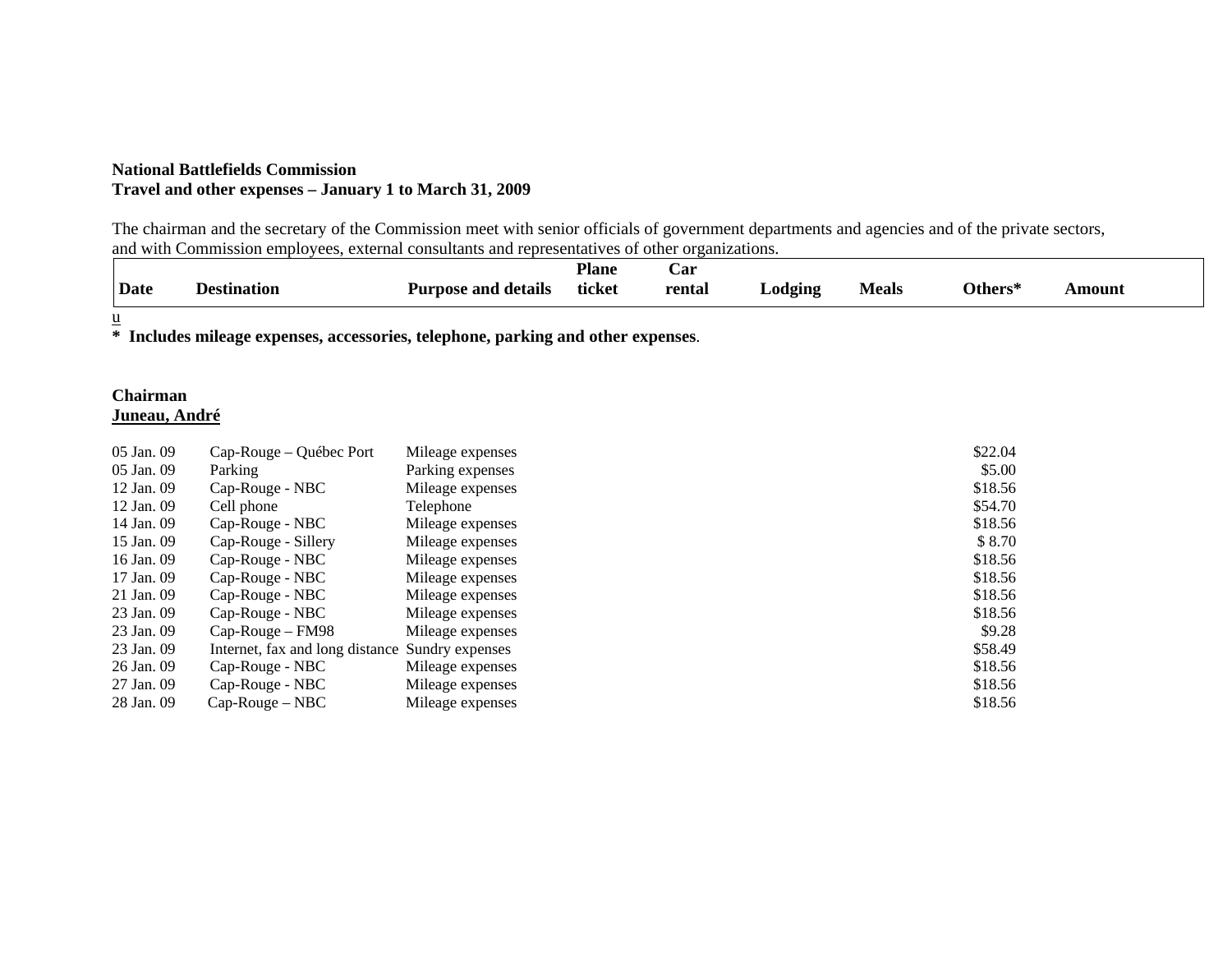| Car<br><b>Plane</b>                       |                                  |                                                   |        |        |         |              |         |               |
|-------------------------------------------|----------------------------------|---------------------------------------------------|--------|--------|---------|--------------|---------|---------------|
| <b>Date</b>                               | <b>Destination</b>               | <b>Purpose and details</b>                        | ticket | rental | Lodging | <b>Meals</b> | Others* | <b>Amount</b> |
| 29 Jan. 09                                | Cap-Rouge - Wendake              | Mileage expenses                                  |        |        |         |              | \$20.30 |               |
| 02 Feb. 09                                | Cap-Rouge - NBC                  | Mileage expenses                                  |        |        |         |              | \$18.56 |               |
| 03 Feb. 09                                | Cap-Rouge - Sillery              | Mileage expenses                                  |        |        |         |              | \$10.44 |               |
| 03 Feb. 09                                | Cap-Rouge - NBC                  | Mileage expenses                                  |        |        |         |              | \$18.56 |               |
| 03 Feb. 09                                | Cap-Rouge - Aquarium             | Mileage expenses                                  |        |        |         |              | \$7.54  |               |
| 05 Feb. 09                                | Cap-Rouge - NBC                  | Mileage expenses                                  |        |        |         |              | \$18.56 |               |
| 09 Feb. 09                                | Cap-Rouge - NBC                  | Mileage expenses                                  |        |        |         |              | \$18.56 |               |
| 09 Feb. 09                                | Office supplies                  | DVD purchase                                      |        |        |         |              | \$8.99  |               |
| 10 Feb. 09                                |                                  | Internet fax &long distance calls Sundry expenses |        |        |         |              | \$66.96 |               |
| 10 Feb. 09                                | Cap-Rouge - NBC                  | Mileage expenses                                  |        |        |         |              | \$18.56 |               |
| 14 Feb. 09                                | Cap-Rouge - NBC                  | Mileage expenses                                  |        |        |         |              | \$18.56 |               |
| 16 Feb. 09                                | $Cap-Rouge-NBC$                  | Mileage expenses                                  |        |        |         |              | \$18.56 |               |
| 17 Feb. 09                                | $Cap-Rouge-NBC-Radio/TV$         | Mileage expenses                                  |        |        |         |              | \$31.90 |               |
| 17 Feb. 09                                | Taxi                             | Travel expenses                                   |        |        |         |              | \$31.00 |               |
| 17 Feb. 09                                | Parking                          | Parking expenses - Radio-Canada                   |        |        |         |              | \$4.00  |               |
| 19 Feb. 09                                | $Cap-Rouge-NBC$                  | Mileage expenses                                  |        |        |         |              | \$18.56 |               |
| 19 Feb. 09                                | Cell phone                       | Telephone                                         |        |        |         |              | \$54.87 |               |
| 23 Feb. 09                                | Cap-Rouge – Québec - NBC         | Mileage expenses                                  |        |        |         |              | \$21.46 |               |
| 23 Feb. 09                                | Parking                          | Parking expenses                                  |        |        |         |              | \$4.00  |               |
|                                           | 02 March 09 Cap-Rouge - NBC      | Mileage expenses                                  |        |        |         |              | \$18.56 |               |
|                                           | 05 March 09 Cap-Rouge - NBC      | Mileage expenses                                  |        |        |         |              | \$18.56 |               |
| 05 March 09 Cell phone                    |                                  | Telephone expenses                                |        |        |         |              | \$59.96 |               |
|                                           | 10 March 09 Cap-Rouge - Québec   | Mileage expenses                                  |        |        |         |              | \$20.88 |               |
|                                           | 11 March 09 Cap-Rouge – Old Port | Mileage expenses                                  |        |        |         |              | \$21.46 |               |
|                                           | 13 March 09 Office supplies      | Various purchases                                 |        |        |         |              | \$16.76 |               |
|                                           | 16 March 09 Cap-Rouge - NBC      | Mileage expenses                                  |        |        |         |              | \$18.56 |               |
|                                           | 18 March 09 Cap-Rouge - NBC      | Mileage expenses                                  |        |        |         |              | \$18.56 |               |
| 18 March 09 Internet, fax & long distance |                                  | Sundry expenses                                   |        |        |         |              | \$66.03 |               |
| 22 March 09 Office supplies               |                                  | Purchase – box of paper                           |        |        |         |              | \$60.91 |               |
|                                           | 30 March 09 Cap-Rouge – NBC      | Mileage expenses                                  |        |        |         |              | \$18.56 |               |
|                                           | 31 March 09 Cap-Rouge - NBC      | Mileage expenses                                  |        |        |         |              | \$18.56 |               |

\_\_\_\_\_\_\_\_\_\_\_\_\_\_\_\_\_\_\_\_\_\_\_\_\_\_\_\_\_\_\_\_\_\_\_\_\_\_\_\_\_\_\_\_\_\_\_\_\_\_\_\_\_\_\_\_\_\_\_\_\_\_\_\_\_\_\_\_\_\_\_\_

\$1 092.55 \$ \$**1 092.55**